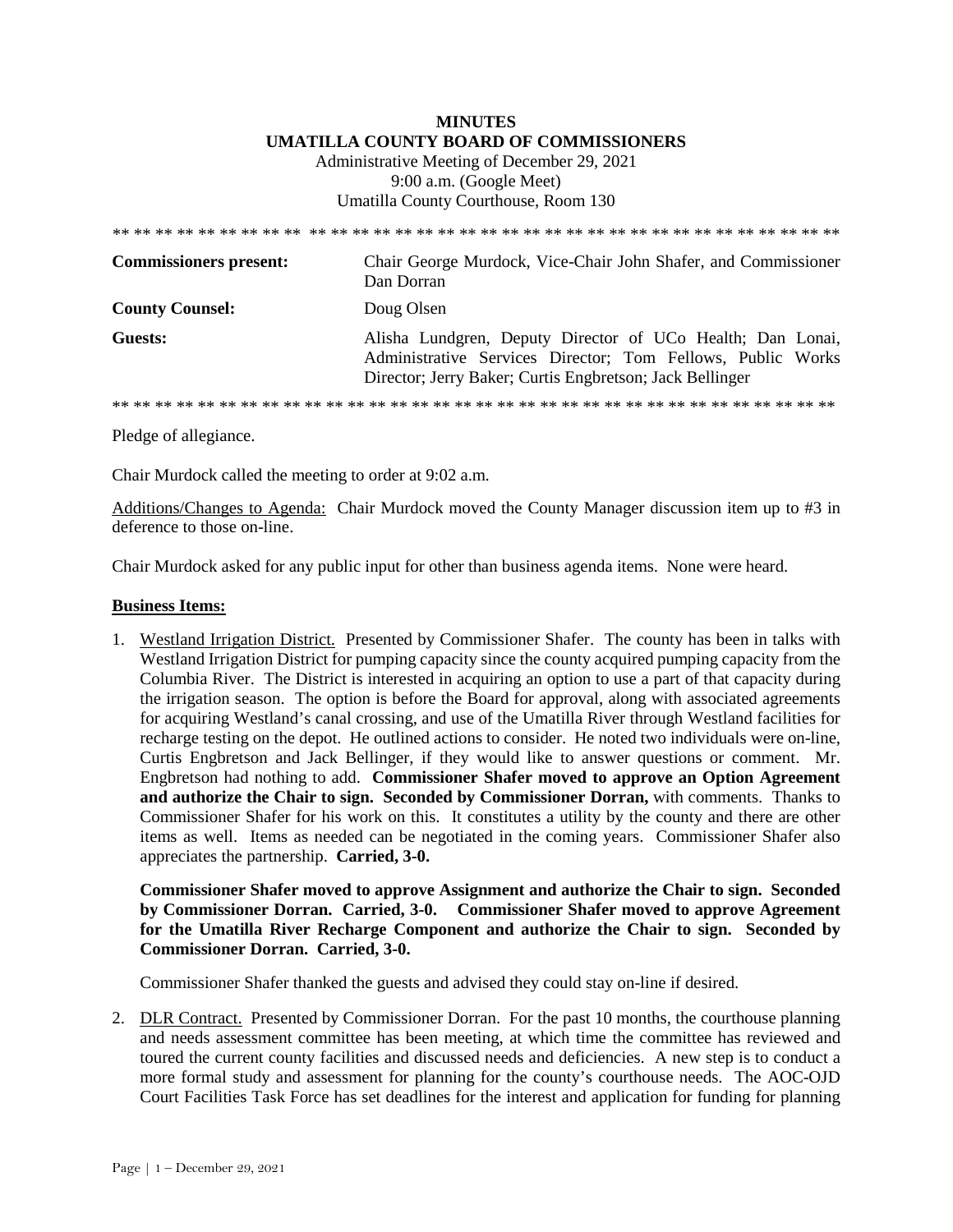grants. The local committee is interested in submitting an application for a grant. A proposal for assistance in making the application has been received from the DLR Group. The local committee has reviewed the proposal and recommends it to the Board for the county to contract with the consultant to assist in the process. Today's action is to review the proposal and authorize the contract with DLR Group in an amount of \$20,639. This will get Umatilla County in line along with Region 5 courthouses; at this time is only the study/planning phase.

Chair Murdock to counsel, Doug Olsen: he chairs the state committee which will ultimately decide on all actions regarding courthouses in the state. Mr. Olsen indicated that since Commissioner Murdock will be chairing all the meetings and he is part of making selections, it would be a conflict. Chair Murdock declared a conflict of interest.

Commissioner Shafer asked if the county spends \$20,000+, what's the next step? Commissioner Dorran replied that before spending \$20,000, there's a deadline of January 10 to submit a letter of intent to the AOC-OJD committee to get on a list for consideration with a deadline of 1/24. Due to the expedited schedule is one reason DLR was brought on to facilitate. He also noted funding of 50% county/50% AOC/OJD to study and plan if a new courthouse is necessary in the county or to remodel. The analysis would determine that. The local committee has reviewed/toured and noted the courthouse is in a critical area of deficiencies.

Chair Murdock noted on behalf of the AOC/OJD committee, the counties received a letter about this process.

Commissioner Shafer's biggest concern is if additional money is to be spent. Commissioner Dorran: it depends on DLR's proposal for the study. The county's portion is \$100,000 and AOC/OJD portion is \$100,000 -- it is a match. Again, it depends on the study/plan coming back. Commissioner Shafer has a hard time justifying the expense and the county is at least 10 years out. Commissioner Dorran: until the process is started, it will always be 10 years out. Chair Murdock clarified, it varies – if the legislature doesn't allocate funding, then it pushes the time back. Commissioner Dorran: There's no way to know precisely how far out – it has to go out for legislative bond. Also, if other counties are ahead, then that changes the time too. Many have dropped out since they couldn't obtain local approval. There are variables we can't control.

Commissioner Shafer: Umatilla County is one of only three counties in the state who has two "courthouses" and so would it be a third courthouse? He is not convinced this is the time for a contract of this nature and the expenditure. Commissioner Dorran The 2008 (or thereabouts) study of courthouses showed the Stafford Hansell building was inadequate; the courthouse was farther down the list. And, Commissioner Shafer commented the newer Stafford Hansell building was ranked higher inadequate than the courthouse, which is 50 years old. Again, too many unanswered questions for him as well as where is funding coming from? Commissioner Dorran: from the general fund. The \$100,000 is earmarked from ARPA funding and then more dollars are coming in next year. Commissioner Shafer is not on board for spending that money. **Commissioner Dorran moved to authorize the contract with DLR group in an amount not to exceed \$20,639 to assist in the application for planning grant funding***.* **Died for lack of a second.**

3. County Manager. Mr. Olsen presented. In 2019, the Umatilla County Charter Review Committee made a number of recommendations, one of which was to have a county manager. At the time of the report at the August 7, 2019 meeting, the Board voted not to forward the question of adding the charter requirement of appointing a county manager to the voters. As part of that discussion, the matter of appointment of a county manager was deferred to the future. The matter was reviewed in September, 2019, with staff to provide additional information on the status of county managers in other counties. The information was compiled. The matter is now before the Board for further discussion. The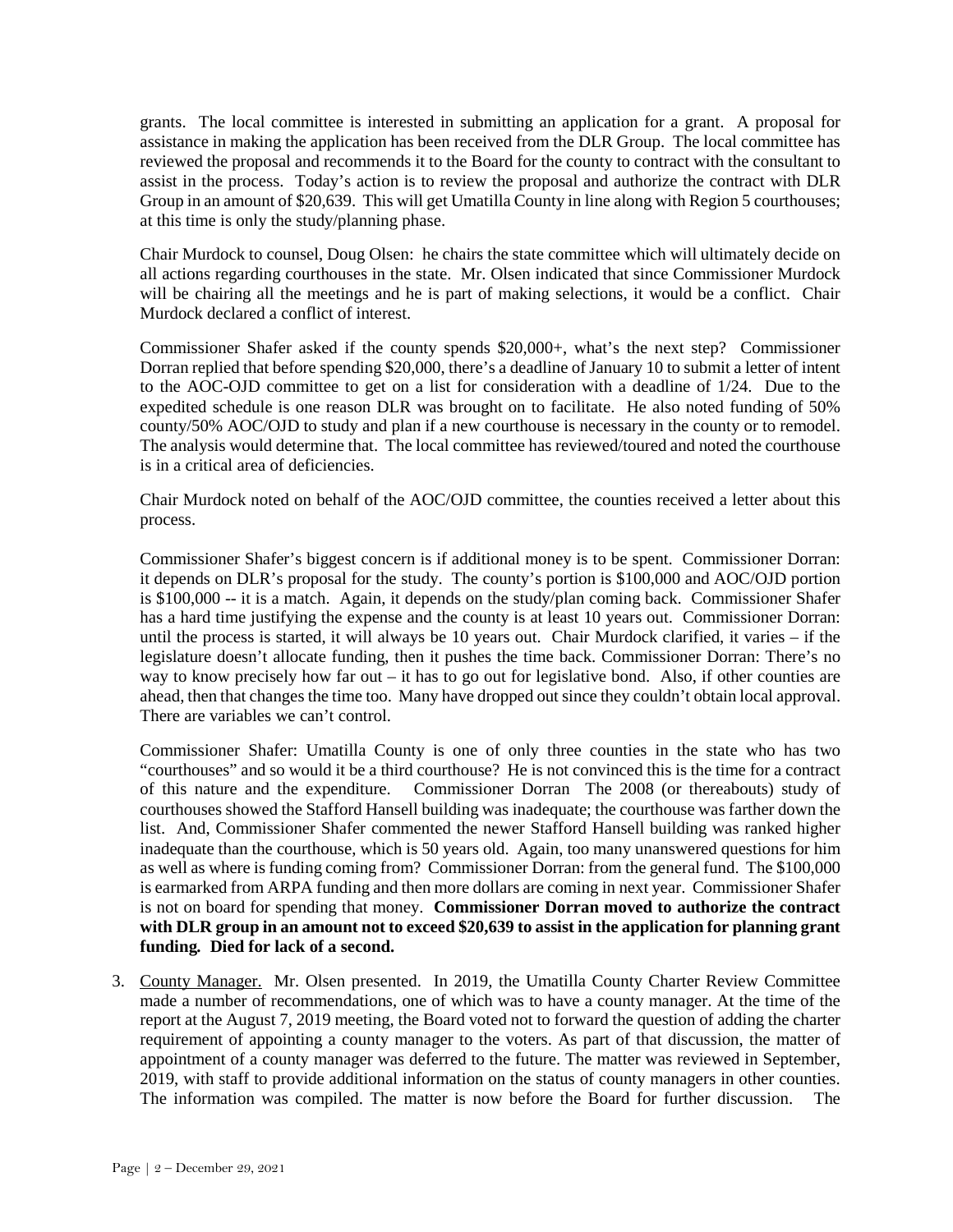discussion of appointing a charter review committee was raised by Commissioner Murdock. Commissioner Dorran to Chair Murdock: there are two different discussions. Commitment by the Board for additional discussion of a county manager and the charter review (separate). He feels it is a discussion about a county manager at this time. He would like to see ground rules set regarding that position for a Board conversation. He suggested possibly having a presentation on duties of a manager/administrator. It was noted a manager could be appointed outside the charter.

Chair Murdock, for today, discussion is only that the Board wants to move forward to carry out the integrity of the process. To respect the committee, discussion is needed. Mr. Olsen clarified: the recommendation of that committee was to put it in the charter. However, the Board can appoint the position as an employee and not be part of the charter as a requirement. There is a voter aspect if it is in the charter. Chair Murdock felt it is of sufficient magnitude that it should be the will of the voters. Mr. Olsen agreed that is an option. There could be an election for the voters about a county manager outside of charter amendment. It would be like an advisory vote – "do you want a county manager?" At this time, there isn't a charter review committee, but the Board can talk to those on the committee who would like to discuss it. Commissioner Shafer is in favor of the manager discussion, but outside the charter, and agreed with a process to define moving forward. Chair Murdock: the advisory vote is not just whether to hire a county manager or not, part of the definition to make includes how the folks of Umatilla County will be represented. In addition, Mr. Olsen added it is also if there would be fullor part-time commissioners, which would require a charter change. Chair Murdock promotes the conversation with the Board and charter committee (or some members) to determine next steps and also about an advisory vote. Mr. Olsen summarized: next step would be to set up a meeting with former members? Jerry Baker (on-line) advised he would be willing to meet again with the Board, but not sure he wants to spend another 18 months on that committee. Chair Murdock proposed setting up as a work session. Mr. Baker agreed, with a date to be in the near future. **Commissioner Shafer agreed as well about setting up a meeting and made the motion to set up a meeting with the Board and those former Charter Review Committee members that are interested. Seconded by Commissioner Dorran. Carried, 3-0.** 

Chair Murdock asked Alisha Lundgren to update on COVID cases. She advised last week, there were 86 cases – a significant increase in the last couple of days. This week (only this week, which starts on Sunday), there are 228 cases. The health department is making adjustments to staffing to manage workload coming in. The state has counted 13 omicron cases. CDC says about 93% of cases in this region (OR, WA, ID, AK) would be attributed to omicron. It looks like next week will be high as well. It's too early to tell this week what high numbers are attributed to. The stats show some onset dates were due to pre-Christmas; however, it's still too early. In response to Commissioner Dorran's question, she advised nothing adopted or changed in Oregon with CDC changes. The county follows Oregon guidelines out of OHA. Chair Murdock noted the President's recent comments this isn't a federal issue -- it is a state issue. Ms. Lundgren noted no response from OHA and most meetings this week have been cancelled.

- 4. Creation of Position Public Health. Presented by Ms. Lundgren, Deputy Director of UCo Health. The health department recently received a grant award with the COVID-19 School Based Health and Recovery Funding. This funding supports creation of an office assistance II position to support the school based health centers to increase capacity for services being delivered at these locations. Approval is sought to create an .8 FTE Office Assistant II position (18-month duration grant). **Commissioner Dorran moved to approve. Commissioner Shafer seconded. Carried, 3-0.**
- 5. Health Officer. Presented by Ms. Lundgren. As a Local Public Health Authority, UCo Health is required to have a Health Officer, per ORS 431.418. This position has typically been filled through a contract. It is proposed this position now be created as an employee position at UCo Health and appoint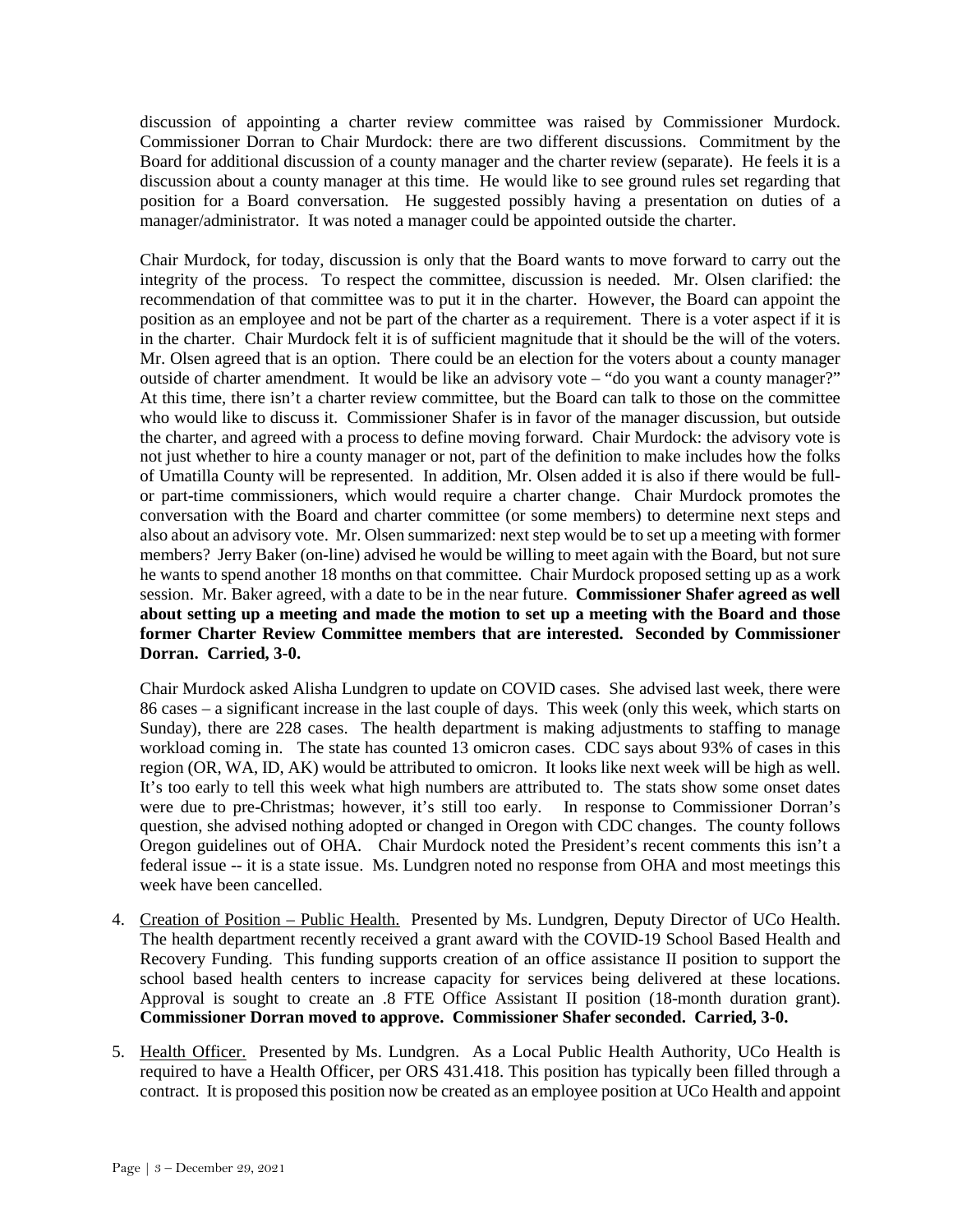the currently contracted Health Officer, Dr. Jonathan C. Hitzman, MD, to this position (since he has retired from private practice). The current contract with Professional Locum Associates, LLC, will terminate effective December 31, 2021. A job description for the proposed position has been drafted. Funding is out of all public health budgets – it is spread throughout (some general fund, OHA funding – 9 to 10 budgets). Mr. Olsen noted the anticipated financial impact with this change is about \$10,000 a year. Chair Murdock felt that Dr. Hitzman is excellent in this role, especially during COVID times. Umatilla County is fortunate to have him as Health Officer. **Chair Murdock moved to approve creating the Health Officer position and appointing Jonathan C. Hitzman, MD as the Health Officer for the Local Public Health Authority at UCO Health.** Commissioner Shafer also commented on Dr. Hitzman's great work in town halls – credibility during a pandemic. **Commissioner Shafer seconded.** Commissioner Dorran asked for clarification regarding funding. Mr. Pahl advised it would be between \$3,000-\$5,000 general fund impact and the rest would be spread throughout Health department budgets. **Carried, 3-0.**

6. Public Health Program Manager. Presented by Ms. Lundgren. UCo Health is receiving additional investments from the legislature, through the Oregon Health Authority to support public health modernization. This investment created several positions to perform this additional work. To help oversee the work, a proposal is being made to create a supervisor position, the funding of which is being fully provided. A regional component is also included for which Umatilla County will be the fiscal agent. There is no general fund impact. Approval is requested to create the position of Public Health Program Manager, Range 30. **Commissioner Shafer kudos for finding funding and he moved to approve. Commissioner Dorran seconded. Carried, 3-0.**

Chair Murdock talked about streamlining contact tracing staff. Ms. Lundgren noted the positions are now full-time permanent staff vs. temporary. He asked if the county would go to OHA for additional help in contact tracing? Ms. Lundgren advised with increases/surges, internal protocols are in place for when to seek out OHA help; case numbers determine this. She reached out to OHA yesterday with increased work projected over the next two weeks. Three levels were set internally, and yesterday was step 2, thus the OHA request.

- 7. Filming of Mortgage Books. Presented by Dan Lonai, Administrative Services Director. Request is made to scan and film the remaining mortgage books. The books are stored in the basement and take up a small office there. Upon filming, the books can be destroyed and the space can be repurposed. The cost of filming is \$6,249.84; funds are available in the Records Archive budget. Approval is sought to purchase the service of filming the county's mortgage books from Technical Imaging Systems (TIS). TIS has been utilized for many other items as well. **Commissioner Shafer moved to approve. Commissioner Dorran seconded. Carried, 3-0.**
- 8. Road Gate Permit. Presented by Tom Fellows, Public Works Director. The County received an application for placement of a gate on County Road No. 562 (Whiteman Road, Milton-Freewater area), which has been signed by all of the impacted property owners (farming operations). The gate would be placed on the east end of the road past its intersection with Powerline Road. That portion of the road receives minimal maintenance and is used to access farm fields. Property owners are complaining of trespassers and debris dumping. Authorization is sought to place a gate and sign the permit agreement. **Commissioner Dorran moved to approve the gate. Commissioner Shafer seconded. Carried, 3- 0.**
- 9. Sign Materials Payment. Presented by Mr. Fellows. Approval is sought for payment of sign materials purchased as part of the county's bridge weight limit postings as well as regular stock on-hand. Due to recent increases in load limited bridges postings, it's become necessary to purchase extra sign materials. Due to the amount of \$5,612.10, it is before the commissioners to approve. There have been sharp price increases and added numbers of bridge postings making this order larger than normal. After